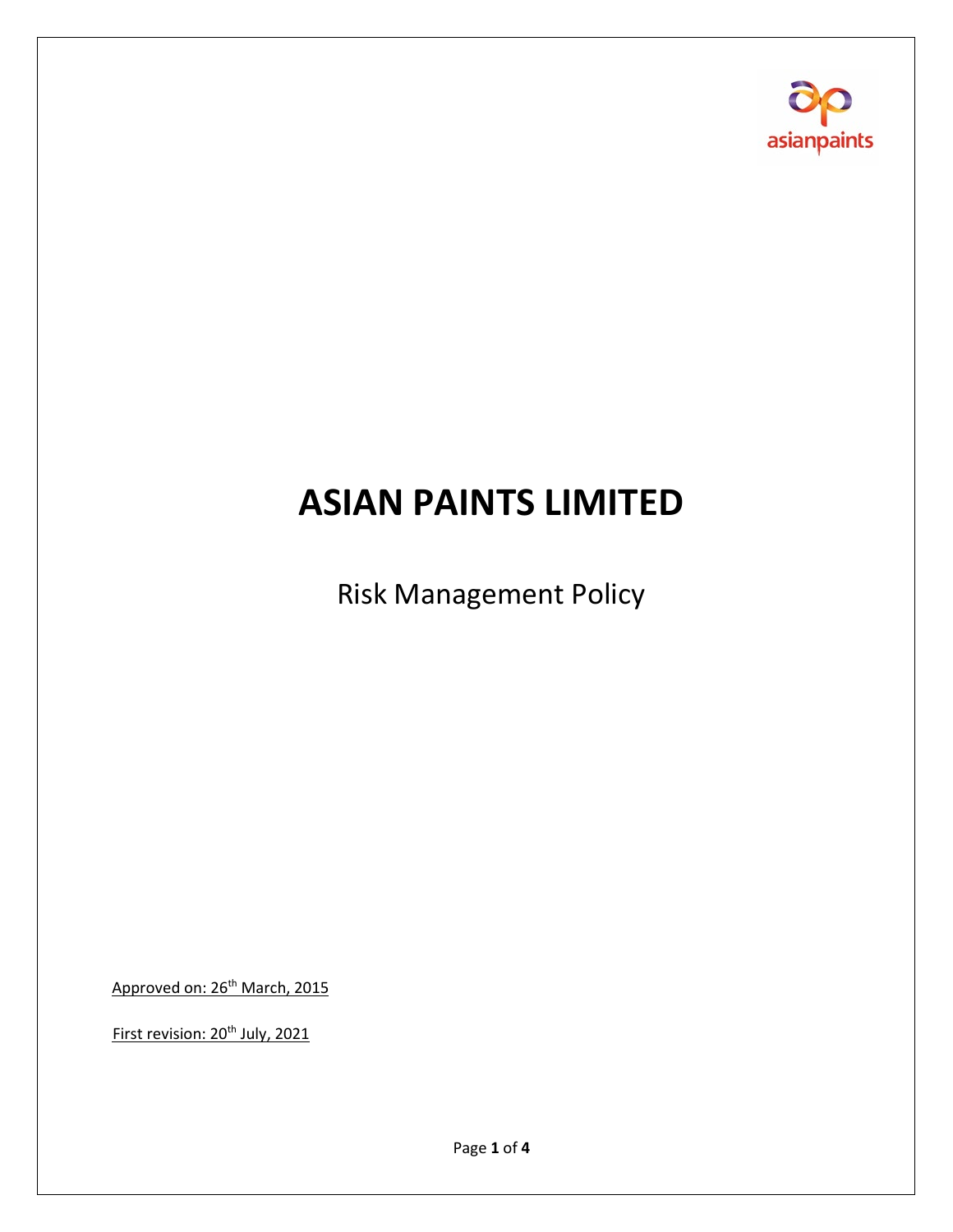

#### **BACKGROUND**

Business constantly involves taking calculated risks with a view to maximize shareholder wealth while being a good / responsible corporate citizen for the society and environment alike. The Board of Directors and the management, in their fiduciary capacity, are expected to ensure that uncertainties impacting the Company's strategies, objectives and goals are identified and adequate proactive steps taken to ensure sustainable growth.

Recent changes in regulations have attempted to formalize this role of the management and Board of Directors and prescribed the role of the Boards, the structure and composition of the apex body in the Company to address risks followed with necessary disclosure requirements.

### **OBJECTIVE AND PURPOSE**

This policy articulates the Company's approach to address uncertainties in its endeavour to achieve its stated and implicit objectives. It prescribes the roles and responsibilities of various stakeholders within the Company, the structure for managing risks and the framework for risk management.

This policy and the Internal Financial Controls comprehensively address the key strategic / business risks and operational risks respectively.

## **DEFINITION AND COMMITMENT**

"Risk" is the effect of uncertainty on objectives and Risk Management is the coordinated activities to direct and control an organization with regard to risk.

The Company recognizes that risk is an integral and inevitable part of business and is fully committed to managing the risks in a proactive and efficient manner. The Company has a disciplined process for continuously assessing risks, in the internal and external environment, along with the cost of minimizing the impact of risks and incorporates risk mitigation plans in its strategy and business/ operational plans.

The Company, through its risk management process, strives to contain and minimize the negative effect of an uncertainty within the risk appetite as agreed from time to time with the Board of Directors and strives to capitalize on the positive effect of any uncertainty. The Company realizes that some variables in the external environment may not be fully controllable.

The Company treats risks by either eliminating/ reducing the likelihood and/ or impact of its occurrence, transfer/ share the risks if possible or avoid the risks. In doing so the Company consciously balances the cost and benefits of the risk treatment options and also the business opportunity in taking a particular risk.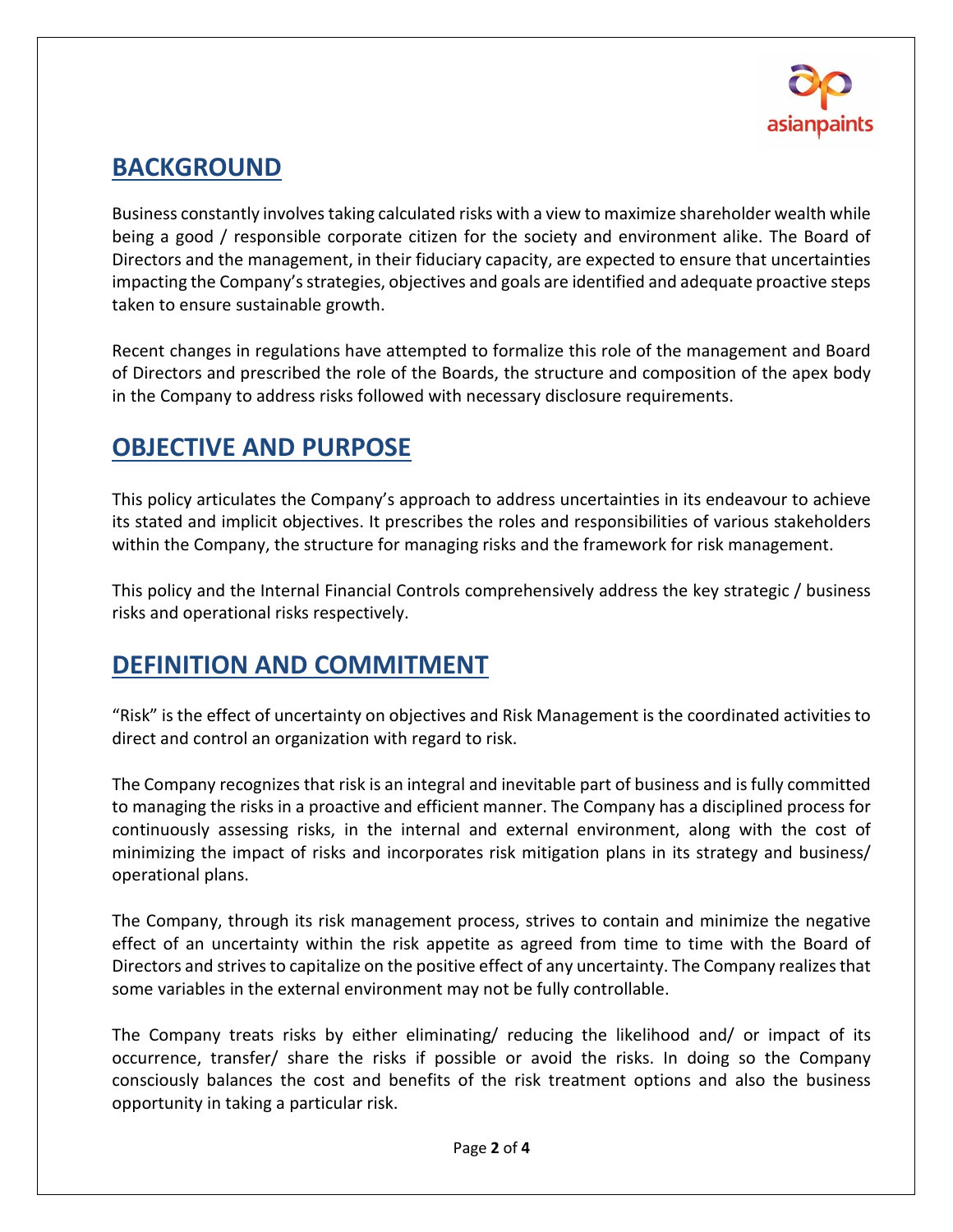

#### **RISK IDENTIFICATION AND MITIGATION FRAMEWORK**

The management is primarily responsible for instituting a risk management framework and put in policies and processes for implementing the framework. The management uses the ISO 31000 framework as a guiding tool in its risk management efforts.

The Risk Management Committee formed by the Board of Directors, is bound by the charter drawn up by the Board of Directors of the Company which lays down the rights, duties and responsibilities of the Risk Management Committee. The Risk Management Committee is inter alia responsible for oversight of the overall risk management process of the Company and to ensure that key strategic and business risk are identified and addressed by the management. Specifically, RMC is concerned with the identification of internal and external risks faced by the Company, including financial, operational, sectoral, sustainability (particularly, ESG related risks), information, cyber security risks, business continuity or any other risk, as may be identified from time to time and ensure that appropriate methodology, processes and systems are in place to monitor and evaluate risks associated with the business of the Company.

The Steering Committee comprising of the MD and CEO, the CFO and Company Secretary, and all Vice Presidents and Associate Vice Presidents are responsible for laying down the risk management framework within the Company, its implementation, identification of the key strategic and business risks that are likely to impact the achievement of Company's objectives and put in place risk treatment plans and measures for risk mitigation including systems and processes for internal control for the identified risks.

The One Link comprising of all the General Managers in the Company are responsible for identifying, assessing and treating risks that affect the smooth and efficient functioning of business, correct and accurate financial reporting, safeguarding of assets and achieving the functional objectives. They are also responsible for creating a risk awareness within the organization and culture within their domain. They assist the Steering Committee in implementing the risk treatment plans for the key strategic and business risks facing the Company.

Each function starts the risk management exercise by identifying the uncertainties and its effect in the context of its functional objectives. Functional objectives encompass explicit and implicit expectations of various stakeholders concerning the function. The identified uncertainties and their effect are rated on a matrix of likelihood and impact and those that have at least a medium rating in one with a high rating in the other are considered for active treatment and monitoring.

All risk identification, assessment and mitigation exercise is carried out before the annual planning exercise and the specific risk mitigation tasks along with resources are made part of the annual budgets and functional objectives for the coming year(s). These are reviewed periodically by the respective functions and necessary course corrections are made if necessary.

The risk identification, assessment and mitigation process actively involves people at all levels in the management.